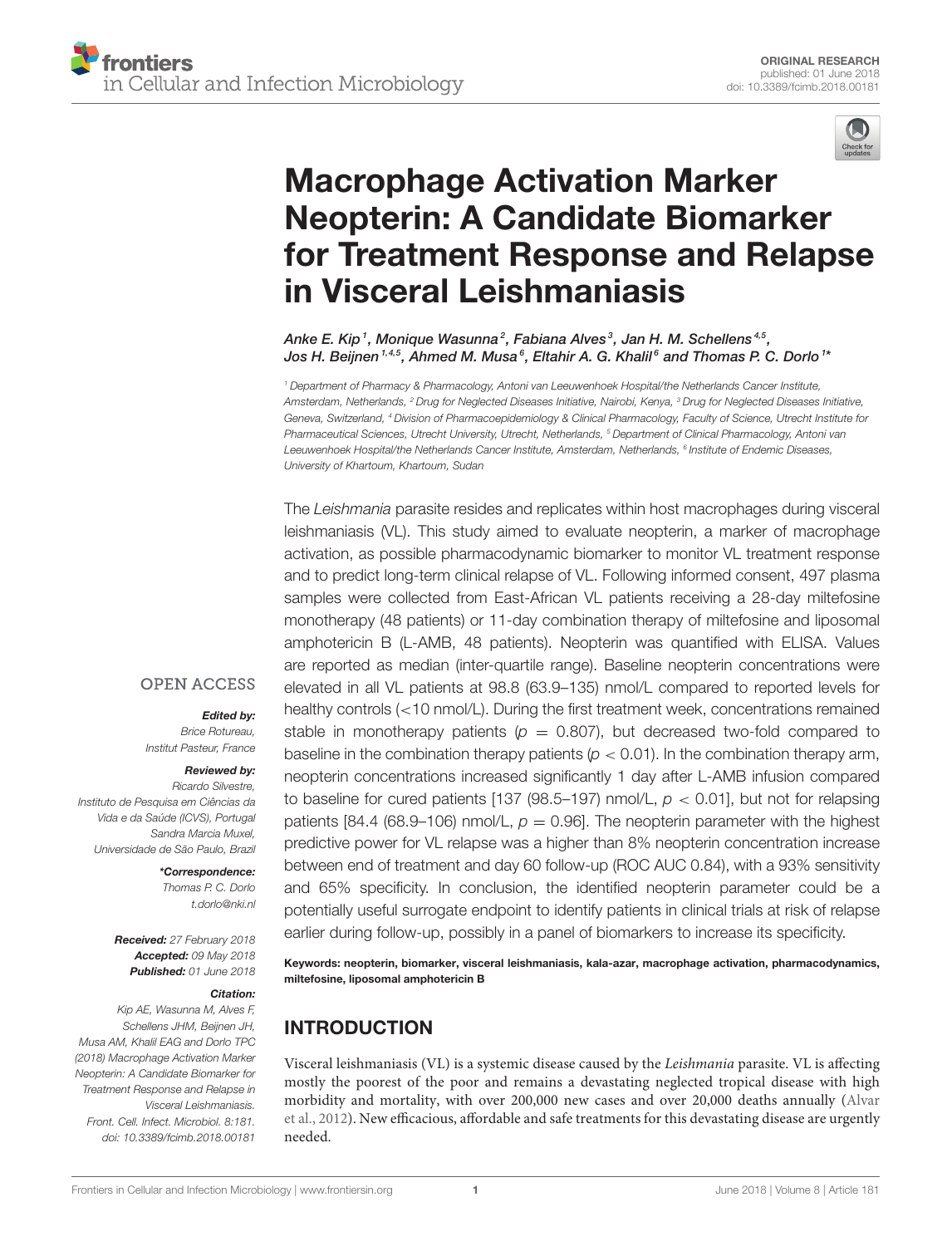Parasite recrudescence and clinical relapse occur in a relatively large proportion of VL patients [\(Collin et al., 2004;](#page-7-1) [Sundar et al.,](#page-7-2) [2012;](#page-7-2) [Rijal et al., 2013\)](#page-7-3). In a recently published clinical trial in Kenya and Sudan, 6–18% of patients relapsed within 6 months follow-up, depending on the treatment arm [\(Wasunna et al.,](#page-7-4) [2016\)](#page-7-4). As parasite recrudescence and clinical relapse is a longterm event, the follow-up period to determine efficacy of new VL treatment regimens is normally 6 or even 12 months. To speed up the process of assessing the efficacy of new treatment regimens, sensitive and specific early biomarkers are required to predict long-term clinical outcomes, e.g., to be used in an adaptive trial design with interim analysis. As yet, no longitudinal evaluations of pharmacodynamic markers have been performed in the evaluation of anti-leishmanial therapies [\(Kip et al., 2015\)](#page-7-5).

The Leishmania parasite resides and replicates within macrophages. In experimental models, effective control of VL infection is related to the activation of macrophages by interferon-γ (IFN-γ) to produce free radicals that kill the intracellular Leishmania donovani parasites. L. donovani infection causes an increase in monocyte load in the infected organs [\(Murray et al., 1987;](#page-7-6) [Cervia et al., 1993\)](#page-7-7). The influx of immature macrophages is required to increase the capacity of macrophages to respond to IFN-γ [\(Murray et al., 1987;](#page-7-6) Cervia et al., [1993\)](#page-7-7). As the macrophage biomass is increasing in active VL and subsequently decreases again when the parasitic infection is cleared, we hypothesized that a macrophage activation marker could potentially serve as a potential surrogate biomarker to monitor treatment response in VL.

The macrophage activation marker neopterin, a pteridine biosynthesized from guanosine triphosphate, is excreted by activated macrophages/monocytes and its production mirrors the activation of cellular immunity [\(Murr et al., 2002\)](#page-7-8). The main stimulus for neopterin production is the pro-inflammatory IFN-γ released after T-lymphocyte activation (reviewed by [Hamerlinck, 1999;](#page-7-9) [Hoffmann et al., 2003\)](#page-7-10). In theory, neopterin release would rise in VL due to macrophage activation and increase in macrophage load during active disease, and subsequently decrease with waning parasitic infection. After its synthesis, neopterin is metabolically stable and excreted via the kidneys by both glomerular filtration and tubular secretion, with a total clearance of  $499 \pm 79.7$  mL/min [\(Estelberger et al., 1993\)](#page-7-11).

Average European healthy control neopterin levels (±SD) are 6.78  $\pm$  3.6 nmol/L (n = 263) and 5.34  $\pm$  2.7 nmol/L  $(n = 359)$  for children (<18 years) and adults, respectively [\(Werner et al., 1987\)](#page-7-12). In general, 10 nmol/L is taken as the upper limit of normal for healthy controls. Given that neopterin is released upon macrophage activation, increased neopterin levels are associated with a variety of conditions involving cellular mediated immunity, such as intracellular bacterial infections (tuberculosis, leprosy), parasites (malaria), and more (reviewed by [Hamerlinck, 1999\)](#page-7-9). Pre-treatment neopterin levels in VL patients were previously found to be significantly elevated compared to healthy controls with mean concentrations of 32 nmol/L in patients from the L. chagasi VL-endemic region Bahia in Brazil and 40 nmol/L in Dutch and Kenyan VL patients [\(Schriefer et al., 1995;](#page-7-13) [Hamerlinck et al., 2000\)](#page-7-14). Successful antimonial treatment significantly decreased neopterin levels to healthy control-levels in treatment responders at 30 days posttreatment, but not in refractory patients [\(Schriefer et al., 1995\)](#page-7-13).

The aim of this study was to further evaluate the potential of neopterin as a reliable predictive biomarker for prediction of treatment outcome in VL in a larger patient population by longitudinal neopterin measurements during and up to 6 months after treatment. In addition, the objective of this study was to characterize the differences in neopterin kinetics over time between the treatment arms in this study: the miltefosine monotherapy and combination therapy of liposomal amphotericin B (L-AMB) and miltefosine.

# **METHODS**

#### Ethics, Study Design, and Clinical Sample **Collection**

Neopterin concentrations were determined as part of a randomized multicentre trial (registered as NCT01067443) assessing the safety and efficacy of different VL treatments in Eastern Africa. The clinical results and pharmacokinetic analysis have been published elsewhere [\(Wasunna et al., 2016;](#page-7-4) [Dorlo et al.,](#page-7-15) [2017\)](#page-7-15). The study was carried out at three VL treatment centers located in endemic areas: two in Sudan (Dooka and Kassab hospitals) and one in Kenya (Kimalel health center).

The study was approved by the national and local Ethics Committees in Kenya (Kenya Medical Research Institute) and Sudan (Institute of Endemic Diseases) prior to the start of the trial in each country [\(Wasunna et al., 2016\)](#page-7-4). In addition, ethical approval was granted by the LSHTM's (London School of Hygiene and Tropical Medicine) Ethics Committee (#5543) and a "declaration of no objection" was issued by the Amsterdam Academic Medical Center Medical Ethics Committee. The study was explained to all subjects or parents/guardians in their own language. Written informed consent, or ascent in the case of minors, was obtained from all participants before enrollment in the study.

Eligible patients were primary VL cases with parasitological confirmation of VL, aged between 7 and 60 years, HIV negative, and without concomitant severe infection or comorbidities. Parasitological assessment was performed by microscopy on lymph node aspirates (Dooka, Kassab), spleen aspirates (Kimalel), or bone marrow samples (all sites). Samples originated from patients receiving either a 28-day 2.5 mg/kg/day miltefosine monotherapy (48 patients), or a combination treatment of one dose 10 mg/kg L-AMB on day 1 of treatment, followed by a 10-day 2.5 mg/kg/day miltefosine treatment (48 patients).

Patients that required rescue treatment during treatment or patients who had a fatal outcome before the end of treatment were indicated as "initial treatment failure." Final cure was determined at 6 months after end of treatment (day 210). Patients indicated as "relapse" were cured at the end of treatment, but received rescue treatment within 6 months after treatment due to reappearance of VL clinical signs and symptoms and parasite recrudescence confirmed by microscopy.

To decrease the invasiveness of sampling for patients, neopterin concentrations were quantified in the same samples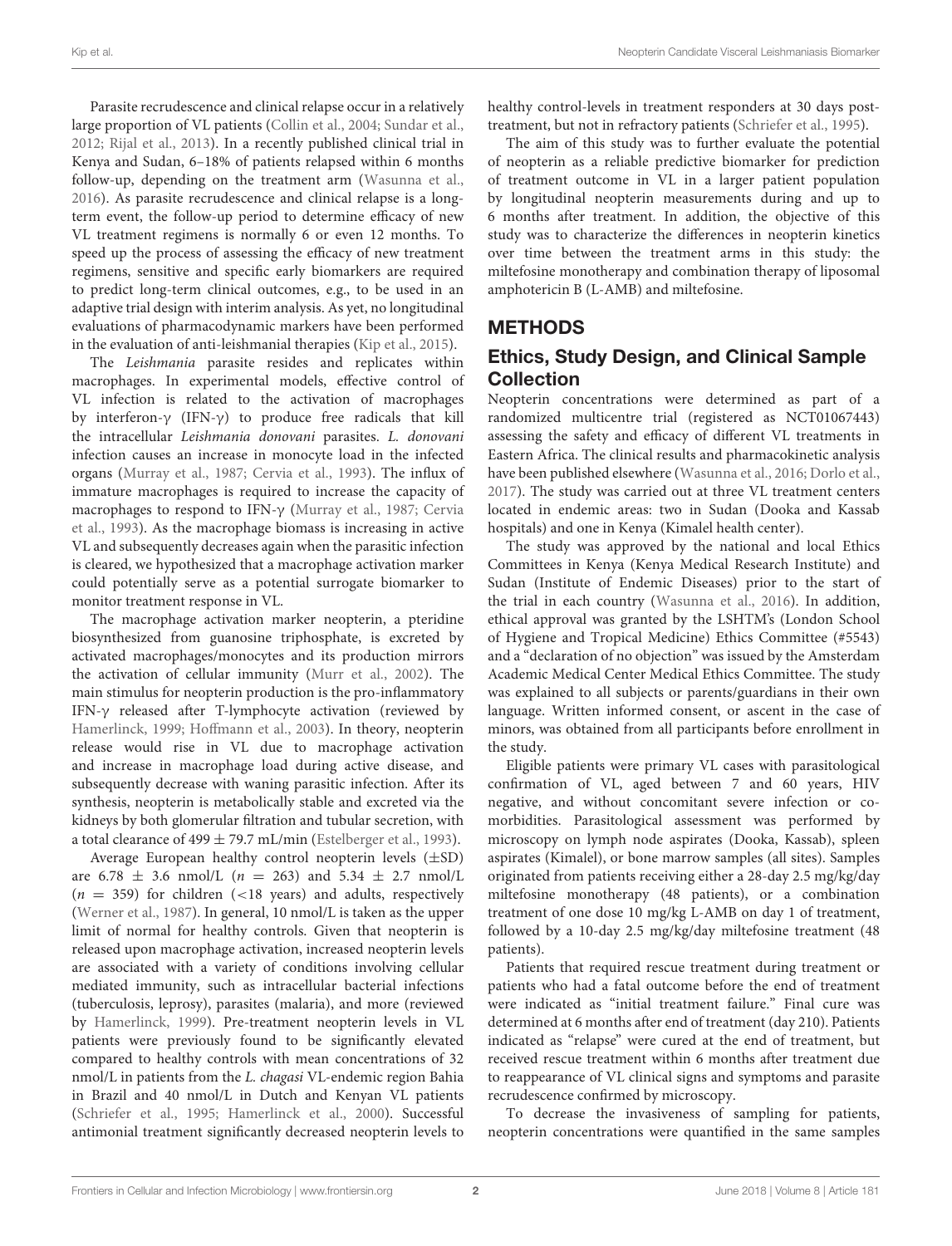Kip et al. Neopterin Candidate Visceral Leishmaniasis Biomarker

collected for miltefosine pharmacokinetic analysis (Wasunna et al., [2016;](#page-7-4) [Dorlo et al., 2017\)](#page-7-15). For this reason, baseline samples were taken on the first day of miltefosine treatment before the first miltefosine dose, which in the combination therapy was 1 day after the L-AMB infusion (study day 2). Real baseline neopterin concentrations were thus only available in the miltefosine monotherapy treatment arm, but were assumed to be equal in the combination therapy arm, since patients were randomized and were balanced with respect to baseline characteristics [\(Wasunna et al., 2016\)](#page-7-4). Further sampling was performed on study days 4, 7, and 11 (combination therapy), or study days 3, 7, 14, and 28 (monotherapy). Both groups had two samples collected during follow-up at one (day 60) and 6 months (day 210) post-treatment. Plasma was collected from sodium heparin whole blood. Samples were stored and transported at nominally −20◦C until analysis.

#### Analytical Method

Neopterin was determined in patient plasma samples with a commercially available ELISA kit (Demeditec, Kiel-Wellsee, Germany), following the manufacturer's instructions. Two calibration curves (0, 1.35, 4.0, 12.0, 37.0, 111 nmol/L) were included in every analysis together with two quality control samples in duplicate. Samples above the upper limit of quantitation were reanalyzed in a 10x dilution with a dilution buffer provided by the manufacturer. The optical density (OD) was measured at 450 nm by an Infinite® M200 Microplate Reader (Tecan, Männedorf, Switzerland). The OD values were converted to neopterin concentrations from the standard curve using a 4 parameter non-linear logistic regression model in Prism (version 6.0, GraphPad, La Jolla, CA, USA).

Incurred sample reanalysis was performed for 4% of all samples. The acceptance criterion was adapted from FDA guidelines for bioanalytical method validation, and stated that at least two-thirds of the analyzed concentrations should be within 20% deviation of the initially analyzed concentration (US Food and Drug Administration FDA, [2001\)](#page-7-16).

Neopterin plasma stability at −20<sup>°</sup>C was reported to be at least 6 months (in ELISA kit). As incurred sample reanalysis was performed >1.5 years after initial analysis for a proportion of samples, these results were used to assess the influence of long-term storage on neopterin quantification.

## Statistical Analysis

Data cleaning and interpretation was performed with R (version 3.1.2) and packages "ggplot2," "Hmisc," and "plyr." All values are reported as the median (IQR, interquartile range). In the display of results, nominal time points are depicted instead of actual time points.

Absolute neopterin concentrations and relative concentration changes over time—during and after treatment—were evaluated for their ability to reliably discriminate between cured and relapsed patients. In statistical comparisons, absolute and log-transformed data were checked for normality and equal variances. The two-sided t-test on log-transformed data was used when comparing groups, unless indicated otherwise.

Subsequently, a logistic regression was performed in R to evaluate the significance of the evaluated neopterin parameter as a predictor of clinical outcome. Finally, receiver-operating characteristic (ROC) curves were generated with the R package "pROC." The interplay between sensitivity and specificity of neopterin as biomarker in isolation was interpreted and the optimal cut-off value was determined with the same package.

# RESULTS

#### Patient Population, Samples, and Quality Control

A total of 497 plasma samples were available from 96 patients; 48 patients in combination therapy and 48 patients in monotherapy. In both treatment arms, two patients experienced initial treatment failure. Six patients in the combination therapy arm and nine patients in the monotherapy arm relapsed within 6 months after treatment. Of patients experiencing treatment failure, samples were only included up to the day they received rescue treatment; subsequent samples were omitted  $(n = 4)$ .

Patient characteristics are depicted in **[Table 1](#page-3-0)**. Age distribution and gender ratio were comparable between the two treatment arms. Relapsing patients ( $n = 15$ ) received rescue treatment at day 112 (median, range day 63–217), approximately 3 months after treatment.

During treatment, all actual sample collection time points were within  $\pm 15\%$  of the nominal time points. During follow-up, the variability in actual sample collection time points was larger, with day 60 samples collected between day 54–157 and day 210 samples between day 185–345. Nonetheless, >85% of samples were collected within  $\pm 15\%$  of the nominal time point during follow-up.

For all runs, quality control samples were within the acceptable range according to ELISA kit specifications. Incurred sample reanalysis was found to be acceptable (>95% of reanalyzed samples were within  $\pm 20\%$  deviation of original concentration). Incurred sample reanalysis was also acceptable for the subset ( $n = 12$ ) of samples analyzed  $> 1.5$  years after initial analysis (11 out of 12 within  $\pm 20\%$  deviation). This indicates adequate stability of neopterin in plasma for at least 1.5 years when stored at  $-20^\circ$ C.

## Baseline Neopterin Concentrations

Baseline neopterin concentrations were elevated in all monotherapy VL patients  $(n = 46)$  at 98.8 nmol/L (IQR 63.9–135) (**[Figure 1](#page-3-1)**). There was a non-significant ( $p = 0.448$ ) trend toward higher neopterin baseline levels in monotherapy patients cured at the end of treatment (104 nmol/L, IQR 64.9– 154) compared to patients requiring rescue therapy during or within 6 months after treatment (75.7 nmol/L, IQR 65.4–102). There were no significant differences in baseline neopterin levels between age categories (adult/child), country and gender  $(p = 0.955, p = 0.620, p = 0.737, respectively).$ 

## Neopterin Kinetics Over Time

Neopterin concentrations regressed during treatment to comparable end of treatment values of 33.6 nmol/L (IQR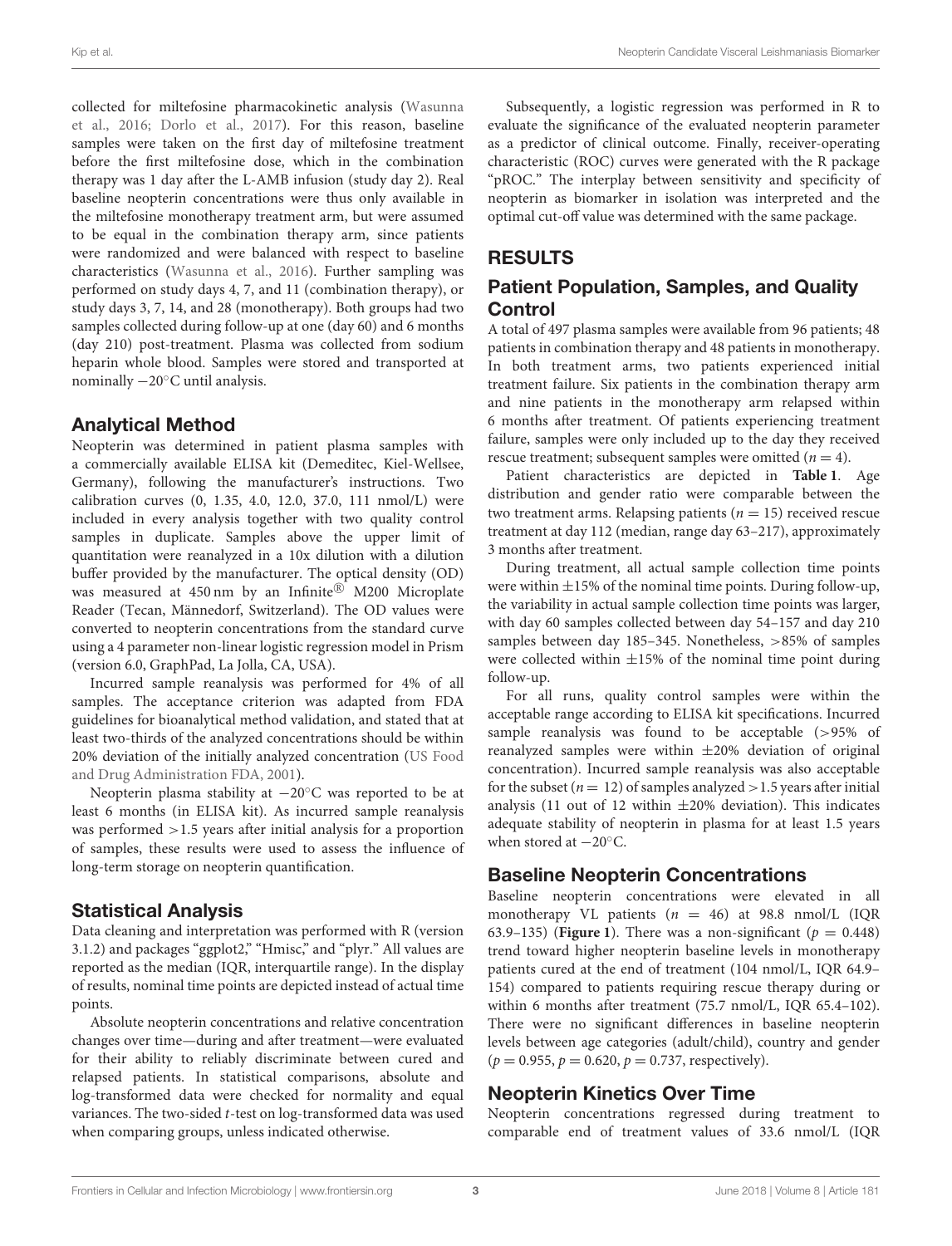#### <span id="page-3-0"></span>TABLE 1 | Demographics of patients included in neopterin analysis.

| Monotherapy arm | <b>Both arms</b>                                                                                                                                    | Significance      |
|-----------------|-----------------------------------------------------------------------------------------------------------------------------------------------------|-------------------|
| 48              | 96                                                                                                                                                  | n.s. <sup>a</sup> |
| 7(14.6)         | 13(13.5)                                                                                                                                            | n.s. <sup>a</sup> |
| 21(43.8)        | 47 (49.0)                                                                                                                                           | n.s. <sup>a</sup> |
| $15(7-41)$      | $15(7-41)$                                                                                                                                          | n.s. <sup>b</sup> |
| $37(16 - 65)$   | $36(15 - 65)$                                                                                                                                       | n.s. <sup>b</sup> |
|                 |                                                                                                                                                     |                   |
| 2(4.2)          | 4(4.2)                                                                                                                                              | n.s. <sup>C</sup> |
| 9(18.8)         | 15 (15.6)                                                                                                                                           |                   |
| 37(77.1)        | 77 (80.2)                                                                                                                                           |                   |
|                 |                                                                                                                                                     |                   |
| 24(50.0)        | 49 (51.0)                                                                                                                                           | n.s. <sup>C</sup> |
| 7(14.6)         | 13(13.5)                                                                                                                                            |                   |
| 17(35.4)        | 34 (35.4)                                                                                                                                           |                   |
|                 | Combination therapy arm<br>6(12.5)<br>26(54.2)<br>$14(7-30)$<br>$35(15 - 59)$<br>2(4.2)<br>6(12.5)<br>40 (83.3)<br>25(52.1)<br>6(12.5)<br>17 (35.4) |                   |

All values are given as median (range), unless stated otherwise.

<sup>a</sup>Fisher exact test.

<sup>b</sup>Wilcoxon u-test.

<sup>c</sup>Chi-square test.



<span id="page-3-1"></span>21.3–52.0, combination therapy, day 11) and 21.9 nmol/L (IQR 16.3–40.0, monotherapy, day 28). There was, however, a difference in the rate of neopterin decline between the two treatment arms (**[Figure 2](#page-3-2)**). Neopterin concentrations decreased two-fold compared to baseline within the first seven treatment days in the combination therapy arm to 55.1 nmol/L (IQR 37.2–83.2,  $p < 0.01$ ), while neopterin levels remained unchanged in patients receiving monotherapy with a concentration of 91.3



<span id="page-3-2"></span>combination therapy of L-AMB and miltefosine (solid line) or miltefosine monotherapy (dashed line). Error bars represent the inter-quartile range (IQR).

nmol/L (IQR 65.9-158,  $p = 0.807$ , Mann-Whitney U-test). Interestingly, for both treatment arms, day 210 neopterin concentrations were still elevated (15.5 nmol/L IQR 10.5–22.3, combination therapy, 13.5 nmol/L IQR 11.4–22.9, monotherapy) compared to the reported healthy control levels of <10 nmol/L.

# Predictive Value of Absolute Neopterin Levels for Treatment Outcome

One day after L-AMB infusion and before the first miltefosine dose, neopterin concentrations in the combination therapy arm were significantly higher (137 nmol/L, IQR 98.5–197, **[Table 2](#page-4-0)**) in cured patients, compared to the baseline concentration of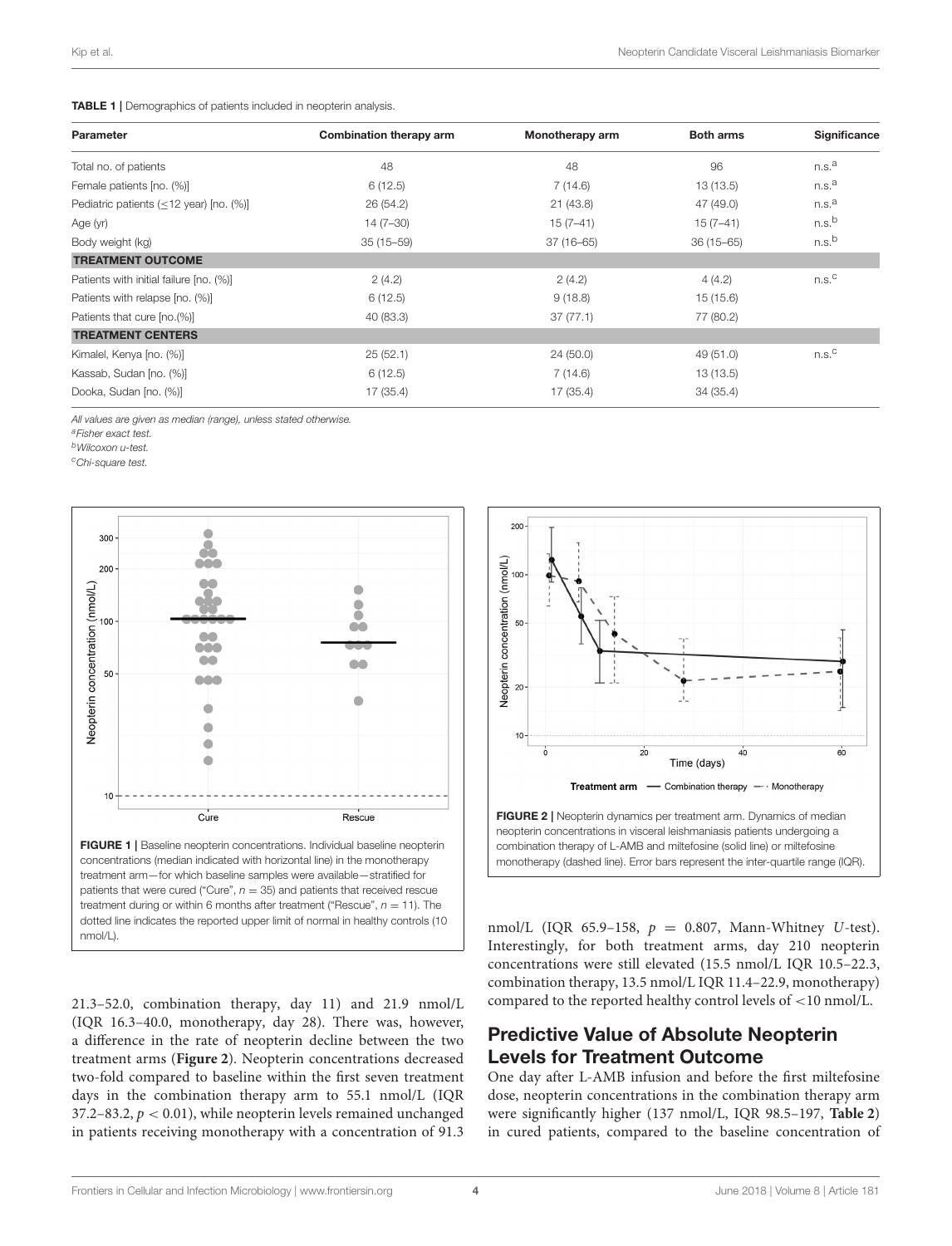|                            | Cure             |                                 |               | Relapse                |                                 |               |                       |
|----------------------------|------------------|---------------------------------|---------------|------------------------|---------------------------------|---------------|-----------------------|
|                            | $\boldsymbol{N}$ | Median neopterin conc. (nmol/L) | <b>IQR</b>    | $\boldsymbol{N}$       | Median neopterin conc. (nmol/L) | <b>IQR</b>    | p-value               |
| <b>COMBINATION THERAPY</b> |                  |                                 |               |                        |                                 |               |                       |
| Day 2                      | 37               | 136.6                           | 98.5-197.2    | 8                      | 84.4                            | 68.9-105.8    | 0.05395a              |
| Day 4                      | 12               | 123.9                           | 60.2-304.8    | $\overline{c}$         | 84.2                            | 83.6-84.7     | 0.5495 <sup>b</sup>   |
| Day 7                      | 36               | 58.2                            | 38.8-95.1     | 6                      | 37.7                            | $33.1 - 49.6$ | 0.1268 <sup>a</sup>   |
| Day 11**                   | 36               | 35.0                            | 25.4-53.3     | $\overline{7}$         | 28.1                            | 19.4-38.3     | $0.3424$ <sup>a</sup> |
| Day 60                     | 36               | 26.3                            | $14.7 - 40.2$ | 5                      | 54.0                            | 42.0-69.4     | $0.01969a^3$          |
| Day 210                    | 29               | 16.9                            | 12.0-23.0     | 5                      | 15.4                            | $12.1 - 17.5$ | 0.8223a               |
| <b>MONOTHERAPY</b>         |                  |                                 |               |                        |                                 |               |                       |
| Day 1                      | 35               | 103.6                           | 64.9-153.8    | 11                     | 75.7                            | 65.4-102.0    | 0.448a                |
| Day 3                      | 14               | 111.3                           | 84.6-156.4    | $\overline{1}$         | 32.0                            | N/A           | $0.2667^{b}$          |
| Day 7                      | 36               | 93.7                            | 75.8-161.7    | 9                      | 77.8                            | 60.1-135.2    | $0.2928^{b}$          |
| Day 14                     | 34               | 43.5                            | 28.6-68.1     | 10                     | 33.3                            | 20.6-116.8    | 0.9293c               |
| Day 28**                   | 35               | 22.1                            | 16.5-35.9     | 10                     | 21.2                            | $14.1 - 42.5$ | 0.5448 <sup>b</sup>   |
| Day 60                     | 36               | 23.9                            | 14.2-37.6     | $\mathrel{\mathsf{g}}$ | 40.6                            | $19.1 - 61.6$ | 0.1823a               |
| Day 210                    | 30               | 13.5                            | $12.0 - 22.5$ | 5                      | 10.7                            | $9.4 - 72.4$  | 0.9091 <sup>b</sup>   |

<span id="page-4-0"></span>TABLE 2 | Median neopterin concentration split per treatment arm and treatment outcome.

a Two-sample t-test on log-transformed neopterin concentrations.

<sup>b</sup>Wilcoxon U-test on absolute neopterin concentrations.

<sup>c</sup>Welch Two-sample t-test on log-transformed neopterin concentrations with unequal variance.

 $^{\star}D < 0.05$ 

\*\*End of treatment.

98.8 nmol/L in the monotherapy arm ( $p < 0.01$ ). This was not observed for combination therapy patients who eventually failed treatment or relapsed (84.4 nmol/L, IQR 68.9-106,  $p = 0.96$ ). Despite the significantly higher day 2 neopterin concentrations in cured patients, this parameter is not a significant predictor of final cure ( $p = 0.0853$ ). The ROC AUC (**[Figure 3](#page-5-0)**) was 0.74 (CI 0.56–0.92) with a low sensitivity (62%, optimal cut-off value of 122 nmol/L).

In the combination treatment arm, patients that relapsed had a significantly higher day 60 neopterin concentration compared to cured patients (54.0 vs. 26.3 nmol/L,  $p < 0.05$ , **[Table 2](#page-4-0)**). The same trend was observed for the monotherapy treatment arm, though not significant (**[Table 2](#page-4-0)**).

The day 60 neopterin concentration was a significant predictor of relapse in both arms combined and in the combination therapy arm ( $p \le 0.05$ ), but not for the monotherapy arm alone. ROC curves of these parameters are depicted in **[Figure 3](#page-5-0)**. In the combination therapy arm, the day 60 neopterin concentration was the best predictor of relapse with an AUC of 0.82 (CI 0.68–0.96) and optimal threshold value of 39.7 nmol/L with corresponding sensitivity of 100% and specificity of 75%. In the monotherapy arm, the absolute neopterin concentration at day 60 was a less reliable predictor of relapse (AUC 0.65), with a sensitivity of only 56% (at optimal cut-off 40.2 nmol/L, 81% specificity).

#### Predictive Value of Relative Neopterin Levels for Treatment Outcome

An increase in neopterin concentrations was observed for relapsing patients between end of treatment and day 60

(**[Table 2](#page-4-0)**), but not for cured patients. The D60/EoT neopterin concentration ratio (or D60/EoT ratio)—a patient's neopterin concentration on day 60 relative to the end of treatment (EoT) concentration—could be calculated for 80 patients and is shown in **[Figure 4](#page-5-1)**. Relapsing patients  $(n = 14)$ experienced a significantly higher neopterin concentration increase during the first month of follow-up (D60/EoT ratio: 2.2, IQR 1.5–2.8) compared to patients that remained cured (D60/EoT ratio: 0.78, IQR 0.53–1.4) (p < 0.001, Welch ttest on log**-**transformed data). For patients that relapsed, there was no correlation between the D60/EoT ratio and the day they received rescue treatment (linear regression  $R^2 = -0.009$ ).

The D60/EoT neopterin concentration ratio was a significant predictor of relapse for both arms combined ( $p < 0.001$ ), the monotherapy ( $p < 0.01$ ), and combination therapy ( $p < 0.05$ ) separately. ROC curves are depicted in **[Figure 5](#page-5-2)**. With a cut-off of 1.08, the D60/EoT ratio neopterin parameter had a sensitivity of 93% and specificity of 65% in predicting relapse (ROC AUC 0.84).

## **DISCUSSION**

This study is the first longitudinal exploration of the kinetics of neopterin in VL patients, before, during and after treatment, to identify a predictive host-related biomarker for the long-term treatment outcome and relapse in VL.

We identified several neopterin parameters that could potentially be used as early predictors of clinical relapse, evaluated based on their ROC AUC. As a general rule, AUCs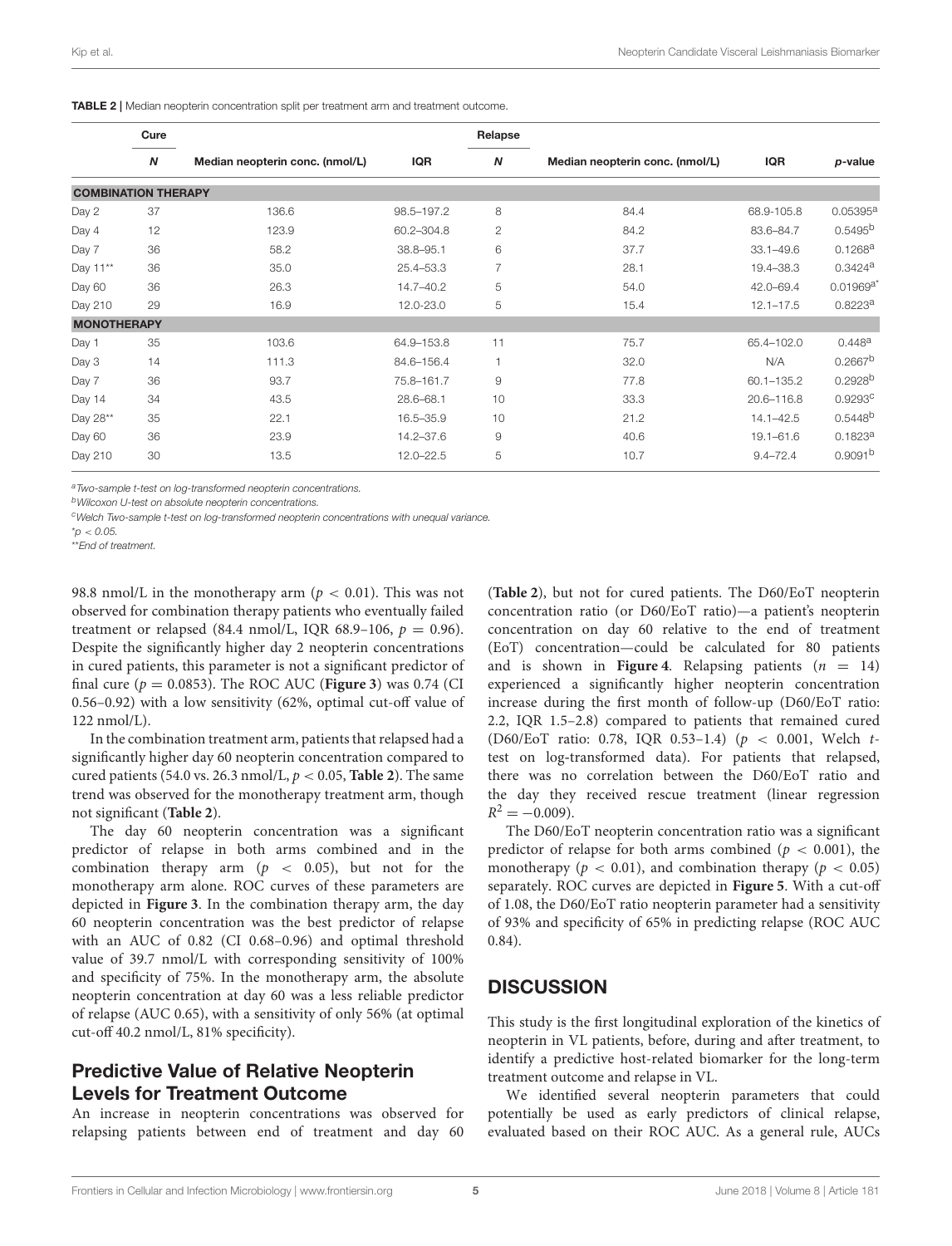

<span id="page-5-0"></span>FIGURE 3 | Receiver operator characteristic (ROC) curves of absolute neopterin concentrations as predictors of clinical relapse. Combination therapy is indicated as "COMBI," monotherapy as "MONO" and data of the two arms combined as "BOTH." AUC represents the integrated area under the ROC curve. CI refers to the confidence interval of the calculated AUC. Note that day 1 (D1) neopterin concentrations are evaluated as predictor of cure (cure  $= 1$ , relapse = 0) and day 60 (D60) neopterin concentrations are evaluated as predictor of relapse (relapse  $= 1$ , cure  $= 0$ ).



<span id="page-5-1"></span>FIGURE 4 | D60/EoT neopterin concentration ratio for cured and relapsed patients. D60/EoT neopterin concentration ratio, for cured patients ( $n = 66$ ) and patients that relapsed after treatment ( $n = 14$ ). The dashed line indicates no difference within 1 month after end of treatment (combination therapy: day 11, monotherapy: day 28). Dots indicate individual observations, the horizontal lines the median per group. \*\*p < 0.001, Welch t-test on log-transformed data.

of 0.7–0.8 are considered acceptable, 0.8–0.9 excellent and >0.9 outstanding [\(Hosmer and Lemeshow, 2000\)](#page-7-17). The D60/EoT neopterin concentration ratio was found to be a significant and



<span id="page-5-2"></span>highly sensitive predictor of relapse at a cut-off of 1.08 (AUC 0.84).

As a subset of cured patients also demonstrated an increase in neopterin concentration after end of treatment, specificity was relatively low. No clinical explanation could be identified for the neopterin concentration increase on day 60 in these cured patients: there were no consistent trends in fever, hematological or clinical chemistry parameters, nor were there more co-infections or concomittant medications reported in these patients. An additional limitation of the study was the relatively small group of relapses  $(n = 14)$ , which might have impeded statistical power to detect predictors for relapse.

Although increased neopterin concentrations have also been observed for other infectious diseases [\(Murr et al., 2002\)](#page-7-8), the observed baseline neopterin concentration in this study was substantially higher than observed in other diseases, such as HIV (17–50 nmol/L) [\(Fuchs et al., 1990\)](#page-7-18), tuberculosis (21–37 nmol/L) [\(Hosp et al., 1997;](#page-7-19) [Cesur et al., 2014;](#page-7-20) [Skogmar et al., 2015\)](#page-7-21), and malaria (21–58 nmol/L) [\(Thuma et al., 1996;](#page-7-22) [Biemba et al., 2000\)](#page-7-23). It should be noted that the observed baseline concentrations in this study were higher than previously reported for VL patients [\(Schriefer et al., 1995;](#page-7-13) [Hamerlinck et al., 2000\)](#page-7-14), possibly due to different causative Leishmania subspecies or severity of disease. D60/EoT ratio might be more prone to specificity issues in co-infection, since concentrations are lower at those time points.

Depending on the purpose of use, the minimally acceptable characteristics of pharmacodynamic biomarkers concerning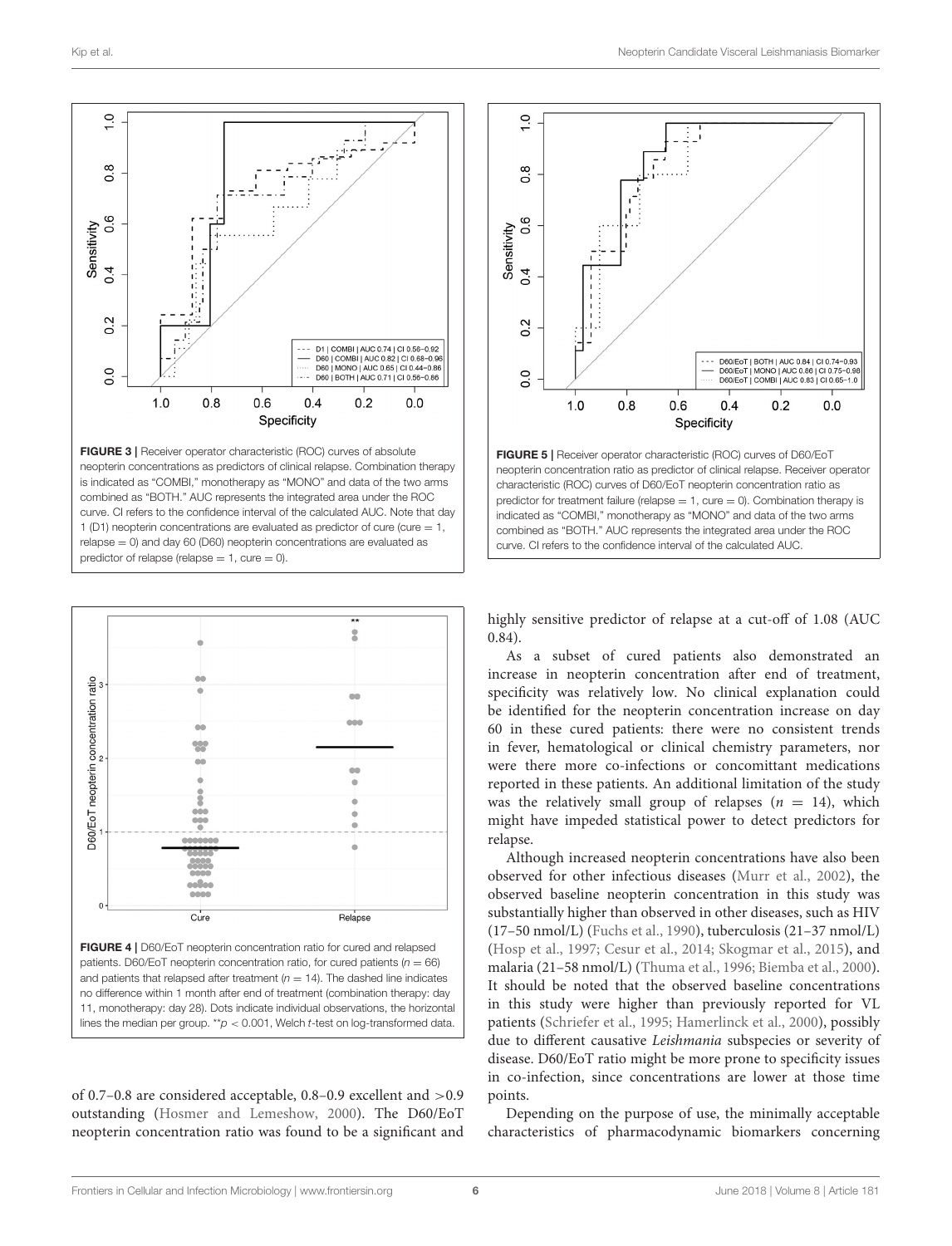specificity will differ. Requirements are less strict in a clinical trial setting, as concomitant disease is often an exclusion criteria. Another solution for lack of specificity could be to use a panel of biomarkers. In routine clinical care, the implementation of the D60/EoT ratio and corresponding sampling point 1 month after treatment, is probably problematic due to the remote and/or resource-poor settings.

An advantage of neopterin as a pharmacodynamic biomarker is the relatively low cost of analysis at around 3 euro per clinical sample for a commercial kit. Nevertheless, a basic laboratory infrastructure is required, which is not always available in health centers in the resource-limited regions where VL is being treated. A simple dipstick assay is available for the semi-quantitative detection of neopterin in serum and has also been tested in VL patients [\(Bührer-Sekula et al., 2000\)](#page-7-24), though this assay is possibly not sensitive enough to detect the relatively subtle concentration changes after treatment. Easier, cheaper and less invasive neopterin analytical methods have been developed in dried blood spots and urine, but these have not yet been evaluated in VL patients [\(Zurflüh et al., 2005;](#page-7-25) [Svoboda et al., 2008;](#page-7-26) Opladen et al., [2011\)](#page-7-27).

This study also explored differences in neopterin kinetics between treatment regimens in patients treated with either miltefosine monotherapy or miltefosine in combination with L-AMB. This longitudinal analysis revealed a different neopterin kinetic profile for the two treatment arms, possibly implying a difference in the elicited immune reaction. The initial surge in neopterin levels within 1 day after L-AMB infusion in cured patients could suggest a beneficial effect of early activation of the pro-inflammatory  $T<sub>h</sub>1$  response initiated by the L-AMB infusion. A significant similar rise in pro-inflammatory cytokines was also observed in mice with Aspergillus flavus infection treated with L-AMB [\(Olson et al., 2012\)](#page-7-28). Further clinical research is needed to confirm these findings and further investigate the underlying mechanisms, but one possible explanation could be that L-AMB positively reinforces and amplifies already persisting immune reactions. The stable neopterin concentrations in the first week of miltefosine monotherapy correlate with the continuous slow accumulation of the drug and potentially less effective exposure in the early phase of treatment.

In both treatment arms, neopterin concentrations were still elevated 6 months post-treatment in comparison to the reported healthy control value of <10 nmol/L. Unfortunately, healthy endemic control levels were not available in this study. No studies could be identified that investigate endemic healthy control levels in Kenya and Sudan, but a recent study in Ethiopia found a healthy control level of 3.8 nmol/L (IQR, 1.6–5.5 nmol/L) [\(Skogmar et al., 2015\)](#page-7-21), which is in line with established average healthy control levels in European adults and children of 6.78 and 5.34 nmol/L for adults and children, respectively [\(Werner et al., 1987\)](#page-7-12). Lingering immune activation could be a potential explanation for our observation, as was previously observed for HIV patients treated for 3–13 months with zidovudine or didanosine: neopterin

concentrations remained elevated at approximately 19 nmol/L [\(Gisslen et al., 1997\)](#page-7-29).

Currently there are no biomarkers either to identify treated VL patients at risk of relapse, or to establish final cure during the follow-up in clinical trials. This lack of early markers or test of cure is impeding the development of new antileishmanial treatment regimens. This study is the first evaluation of neopterin as a predictor of relapse in VL patients.

In conclusion, the identified 1.08 D60/EoT ratio cut-off—an >8% neopterin concentration increase between end of treatment and day 60—could serve as a surrogate endpoint identifying the patients in clinical trials who have an increased risk of relapse. Identified at-risk patients could be more intensively followed up in clinical trials, possibly using qPCR to quantify parasite loads in the blood and/or tissue to enable early detection of parasite recrudescence. The use of this neopterin parameter as a predictive biomarker for relapse in VL should be formally evaluated in a prospective trial, possibly in a panel of biomarkers to increase specificity.

# AUTHOR CONTRIBUTIONS

MW, AM, EK, FA, and TD were responsible for the clinical study conception and design. MW, AM, and EK were responsible for acquisition of the clinical data and samples. JB and JS provided the laboratory setting to perform the analysis. AK performed the laboratory analysis. AK and TD performed the data analysis and interpretation of the results. AK took the lead in writing the manuscript. All authors provided critical feedback and helped shape the research, analysis, and manuscript.

# FUNDING

This work was supported through DNDi by the Médecins Sans Frontières International; the Medicor Foundation; Department for International Development (DFID), UK; the Dutch Ministry of Foreign Affairs (DGIS), the Netherlands; Federal Ministry of Education and Research (BMBF) through KfW, Germany; Swiss Agency for Development and Cooperation (DDC-SDC), Switzerland; and other private foundations. TD was personally supported by the Netherlands Organization for Scientific Research (ZonMw/NWO), project number 91617140.

# ACKNOWLEDGMENTS

We express our gratitude to the visceral leishmaniasis patients and the parents/guardians of pediatric patients for their willingness to be part of this clinical trial. We recognize the clinical and laboratory staff of the clinical sites of Dooka, Kassab, and Kimalel for their support. We acknowledge the professional assistance we received from the DNDi Africa data centre. This clinical trial was organized by and sponsored through DNDi and was conducted within the Leishmaniasis East Africa Platform (LEAP).